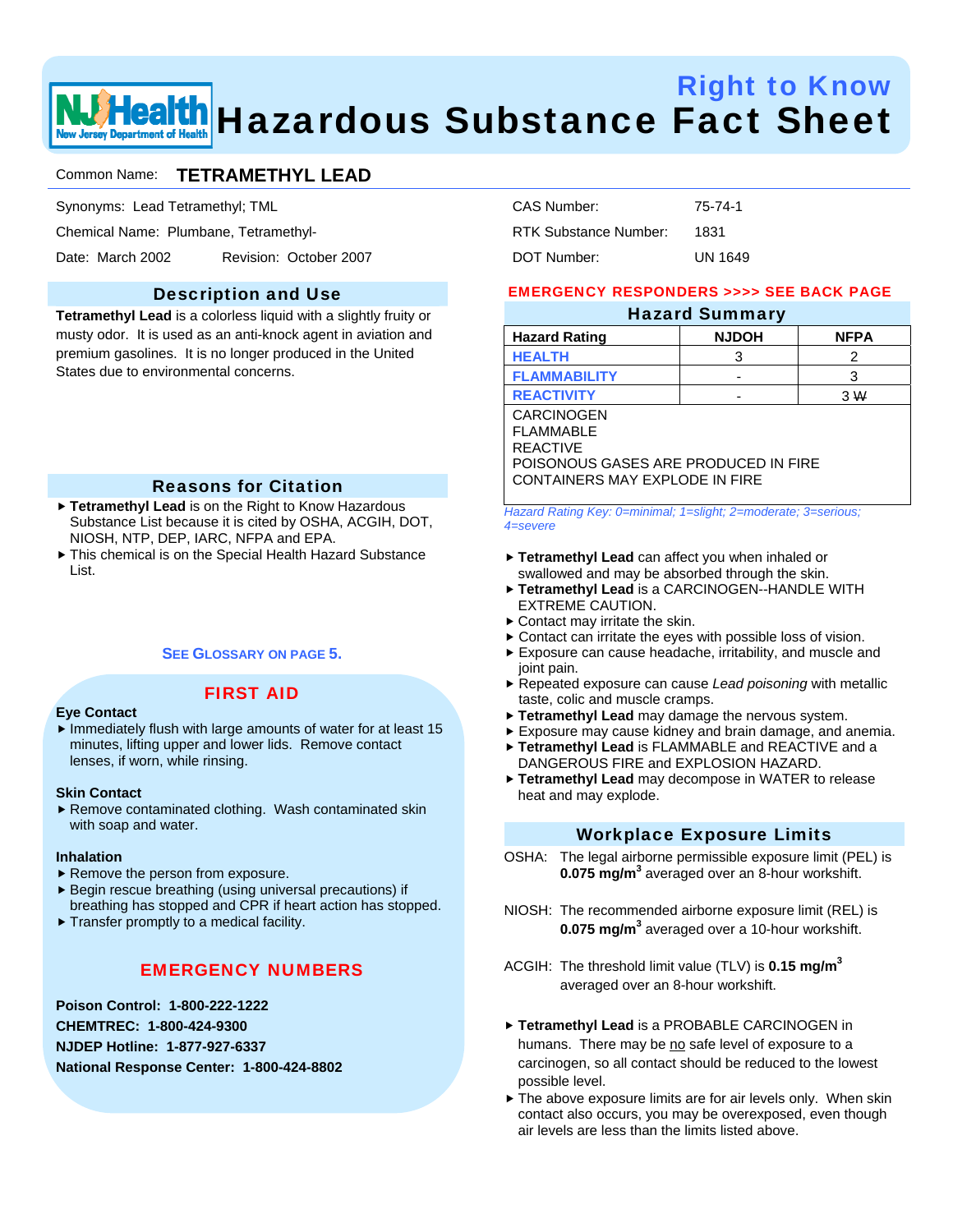## Determining Your Exposure

- Read the product manufacturer's Material Safety Data Sheet (MSDS) and the label to determine product ingredients and important safety and health information about the product mixture.
- $\blacktriangleright$  For each individual hazardous ingredient, read the New Jersey Department of Health Hazardous Substance Fact Sheet, available on the RTK website (www.nj.gov/health/eoh/rtkweb) or in your facility's RTK Central File or Hazard Communication Standard file.
- $\blacktriangleright$  You have a right to this information under the New Jersey Worker and Community Right to Know Act, the Public Employees Occupational Safety and Health (PEOSH) Act if you are a public worker in New Jersey, and under the federal Occupational Safety and Health Act (OSHA) if you are a private worker.
- ▶ The New Jersey Right to Know Act requires most employers to label chemicals in the workplace and requires public employers to provide their employees with information concerning chemical hazards and controls. The federal OSHA Hazard Communication Standard (29 CFR 1910.1200) and the PEOSH Hazard Communication Standard (N.J.A.C. 12:100-7) require employers to provide similar information and training to their employees.

This Fact Sheet is a summary of available information regarding the health hazards that may result from exposure. Duration of exposure, concentration of the substance and other factors will affect your susceptibility to any of the potential effects described below.

### Health Hazard Information

#### **Acute Health Effects**

The following acute (short-term) health effects may occur immediately or shortly after exposure to **Tetramethyl Lead**:

- $\blacktriangleright$  Contact may irritate the skin.
- $\triangleright$  Contact can irritate the eyes with possible loss of vision.
- $\blacktriangleright$  Exposure can cause headache, irritability, reduced memory, disturbed sleep, and mood and personality changes.
- $\triangleright$  Contact can cause upset stomach, poor appetite, weakness and fatigue.

#### **Chronic Health Effects**

The following chronic (long-term) health effects can occur at some time after exposure to **Tetramethyl Lead** and can last for months or years:

### *Cancer Hazard*

- **Fetramethyl Lead** is a PROBABLE CARCINOGEN in humans. There is some evidence that *Lead compounds* cause lung cancer in humans and they have been shown to cause kidney cancer in animals.
- $\blacktriangleright$  Many scientists believe there is no safe level of exposure to a carcinogen.

#### *Reproductive Hazard*

 $\triangleright$  While Tetramethyl Lead has not been identified as a teratogen or a reproductive hazard, *Lead* and certain *Lead compounds* are teratogens and may also cause reproductive damage, such as reduced fertility and interference with menstrual cycles. **Tetramethyl Lead** should be handled WITH EXTREME CAUTION.

#### *Other Effects*

- f Repeated exposure to **Tetramethyl Lead** can cause *Lead poisoning*. Symptoms include metallic taste, poor appetite, weight loss, colic, nausea, vomiting, and muscle cramps.
- $\blacktriangleright$  Higher levels can cause muscle and joint pain, and weakness.
- $\blacktriangleright$  High or repeated exposure may damage the nerves causing weakness, "pins and needles," and poor coordination in the arms and legs.
- ► Lead exposure increases the risk of high blood pressure.
- **Fetramethyl Lead** may cause kidney and brain damage, and damage to the blood cells causing anemia.
- f Repeated exposure causes *Lead* to accumulate in the body. It can take years for the body to get rid of excess *Lead*.

### Medical

#### **Medical Testing**

For frequent or potentially high exposure (half the PEL or greater), the following are recommended before beginning work and at regular times after that:

- ▶ Urine test for *Lead* (should be less than **150 micrograms per deciliter**).
- $\blacktriangleright$  Exam of the nervous system
- $\blacktriangleright$  Kidney function tests
- ▶ Complete blood count

Any evaluation should include a careful history of past and present symptoms with an exam. Medical tests that look for damage already done are not a substitute for controlling exposure.

Request copies of your medical testing. You have a legal right to this information under the OSHA Access to Employee Exposure and Medical Records Standard (29 CFR 1910.1020).

#### **Mixed Exposures**

▶ Body exposures to *Lead* from hobbies using *Lead* solder or pigments, target practice, and drinking moonshine made in *Leaded* containers will increase *Lead* levels. Repeated breathing or handling of *Leaded* gasoline may also add to body *Lead* levels.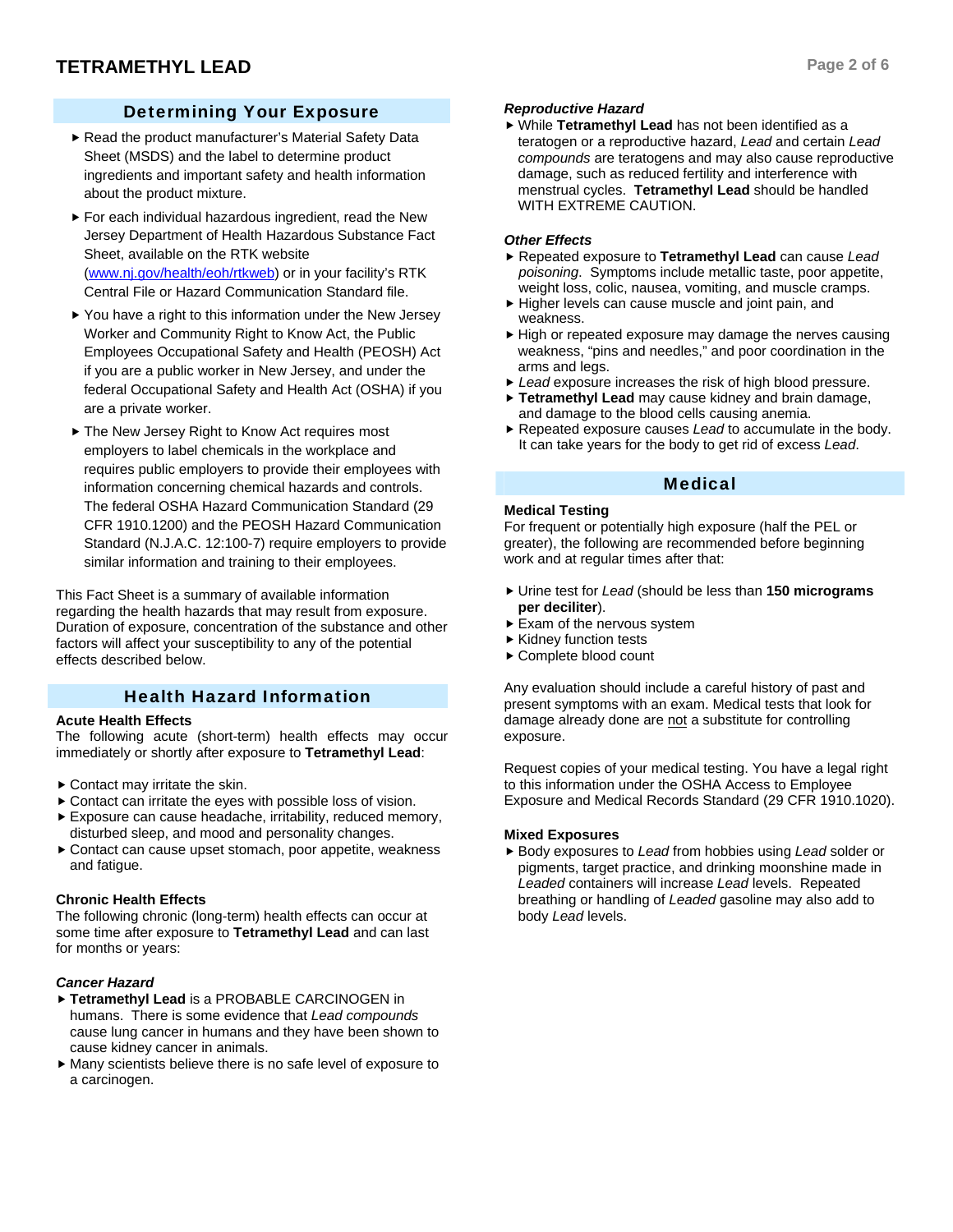## Workplace Controls and Practices

Very toxic chemicals, or those that are reproductive hazards or sensitizers, require expert advice on control measures if a less toxic chemical cannot be substituted. Control measures include: (1) enclosing chemical processes for severely irritating and corrosive chemicals, (2) using local exhaust ventilation for chemicals that may be harmful with a single exposure, and (3) using general ventilation to control exposures to skin and eye irritants. For further information on workplace controls, consult the NIOSH document on Control Banding at www.cdc.gov/niosh/topics/ctrlbanding/.

The following work practices are also recommended:

- $\blacktriangleright$  Label process containers.
- $\blacktriangleright$  Provide employees with hazard information and training.
- $\blacktriangleright$  Monitor airborne chemical concentrations.
- $\blacktriangleright$  Use engineering controls if concentrations exceed recommended exposure levels.
- $\blacktriangleright$  Provide eye wash fountains and emergency showers.
- $\blacktriangleright$  Wash or shower if skin comes in contact with a hazardous material.
- $\blacktriangleright$  Always wash at the end of the workshift.
- $\triangleright$  Change into clean clothing if clothing becomes contaminated.
- $\triangleright$  Do not take contaminated clothing home.
- $\triangleright$  Get special training to wash contaminated clothing.
- $\triangleright$  Do not eat, smoke, or drink in areas where chemicals are being handled, processed or stored.
- $\blacktriangleright$  Wash hands carefully before eating, smoking, drinking, applying cosmetics or using the toilet.

In addition, the following may be useful or required:

▶ Before entering a confined space where **Tetramethyl Lead** may be present, check to make sure that an explosive concentration does not exist.

### Personal Protective Equipment

The OSHA Personal Protective Equipment Standard (29 CFR 1910.132) requires employers to determine the appropriate personal protective equipment for each hazard and to train employees on how and when to use protective equipment.

The following recommendations are only guidelines and may not apply to every situation.

### **Gloves and Clothing**

- ▶ Avoid skin contact with **Tetramethyl Lead**. Wear personal protective equipment made from material which can not be permeated and/or degraded by this substance. Safety equipment suppliers/manufacturers can provide recommendations on the most protective glove/clothing material for your operation.
- ▶ Safety equipment manufacturers recommend DuPont *Tychem*® *Responder*®, *CSM*, and *TK* as protective materials for *heavy liquid toxics* and *corrosives*.
- $\blacktriangleright$  All protective clothing (suits, gloves, footwear, headgear) should be clean, available each day, and put on before work.

#### **Eye Protection**

 $\triangleright$  Wear a face shield along with goggles when working with corrosive, highly irritating or toxic substances.

### **Respiratory Protection**

*Improper use of respirators is dangerous.* Respirators should only be used if the employer has a written program that takes into account workplace conditions, requirements for worker training, respirator fit testing, and medical exams, as described in the OSHA Respiratory Protection Standard (29 CFR 1910.134).

- $\blacktriangleright$  Where the potential exists for exposure over **0.075 mg/m<sup>3</sup>**, use a NIOSH approved supplied-air respirator with a full facepiece operated in a pressure-demand or other positivepressure mode. For increased protection use in combination with an auxiliary self-contained breathing apparatus operated in a pressure-demand or other positive-pressure mode.
- ► Exposure to 40 mg/m<sup>3</sup> (as *Lead*) is immediately dangerous to life and health. If the possibility of exposure above **40 mg/m**<sup>3</sup> exists, use a NIOSH approved self-contained breathing apparatus with a full facepiece operated in a pressure-demand or other positive-pressure mode equipped with an emergency escape air cylinder.

## Fire Hazards

If employees are expected to fight fires, they must be trained and equipped as stated in the OSHA Fire Brigades Standard (29 CFR 1910.156).

- **Fetramethyl Lead** is a FLAMMABLE LIQUID.
- $\blacktriangleright$  Use dry chemical, CO<sub>2</sub>, water spray or foam as extinguishing agents.
- ▶ POISONOUS GASES ARE PRODUCED IN FIRE, including *Lead Oxides*.
- **EXPLODE IN FIRE.**
- $\blacktriangleright$  Use water spray to keep fire-exposed containers cool.
- $\blacktriangleright$  Vapors may travel to a source of ignition and flash back.
- $\blacktriangleright$  Vapor is heavier than air and may travel a distance to cause a fire or explosion far from the source.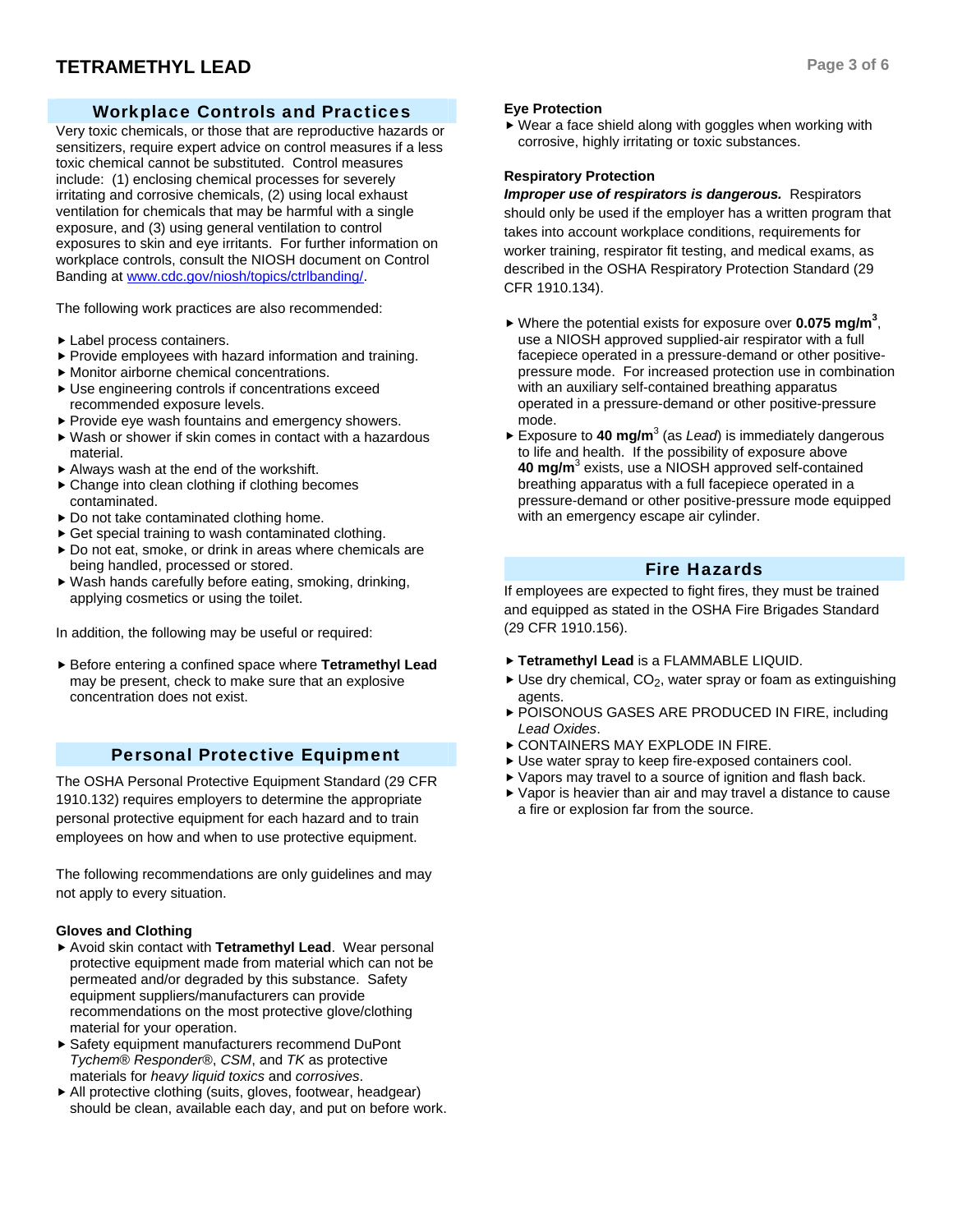# **TETRAMETHYL LEAD Page 4 of 6**

### Spills and Emergencies

If employees are required to clean-up spills, they must be properly trained and equipped. The OSHA Hazardous Waste Operations and Emergency Response Standard (29 CFR 1910.120) may apply.

If **Tetramethyl Lead** is spilled or leaked, take the following steps:

- $\blacktriangleright$  Evacuate personnel and secure and control entrance to the area.
- $\blacktriangleright$  Eliminate all ignition sources.
- $\triangleright$  Absorb liquids in vermiculite, dry sand, earth, or a similar material and deposit in sealed containers.
- ▶ Keep Tetramethyl Lead out of confined spaces, such as sewers, because of the possibility of an explosion.
- $\blacktriangleright$  Ventilate and wash area after clean-up is complete.
- It may be necessary to contain and dispose of Tetramethyl **Lead** as a HAZARDOUS WASTE. Contact your state Department of Environmental Protection (DEP) or your regional office of the federal Environmental Protection Agency (EPA) for specific recommendations.

## Handling and Storage

Prior to working with **Tetramethyl Lead** you should be trained on its proper handling and storage.

- **Fetramethyl Lead** decomposes in WATER to produce heat and may explode.
- **Fetramethyl Lead** reacts with OXIDIZING AGENTS (such as PERCHLORATES, PEROXIDES, PERMANGANATES, CHLORATES, NITRATES, CHLORINE, BROMINE and FLUORINE); TETRACHLOROTRIFLUOROMETHYL PHOSPHORANE; SULFURYL CHLORIDE; and STRONG ACIDS (such as HYDROCHLORIC, SULFURIC and NITRIC) to cause fires and explosions.
- **Fetramethyl Lead** is not compatible with COMBUSTIBLES: RUBBER; METALS; and METAL OXIDES.
- $\triangleright$  Store in tightly closed containers in a cool, well-ventilated area away from SUNLIGHT and HEAT as **Tetramethyl**  Lead decomposes above 212<sup>°</sup>F (100<sup>°</sup>C).
- $\triangleright$  Sources of ignition, such as smoking and open flames, are prohibited where **Tetramethyl Lead** is used, handled, or stored.
- $\blacktriangleright$  Metal containers involving the transfer of Tetramethyl Lead should be grounded and bonded.
- $\blacktriangleright$  Use explosion-proof electrical equipment and fittings wherever **Tetramethyl Lead** is used, handled, manufactured, or stored.
- $\blacktriangleright$  Use only non-sparking tools and equipment, especially when opening and closing containers of **Tetramethyl Lead**.

# Occupational Health Information Resources

The New Jersey Department of Health offers multiple services in occupational health. These services include providing informational resources, educational materials, public presentations, and industrial hygiene and medical investigations and evaluations.

#### **For more information, please contact:**

 New Jersey Department of Health Right to Know PO Box 368 Trenton, NJ 08625-0368 Phone: 609-984-2202 Fax: 609-984-7407 E-mail: rtk@doh.state.nj.us Web address: http://www.nj.gov/health/eoh/rtkweb

*The Right to Know Hazardous Substance Fact Sheets are not intended to be copied and sold for commercial purposes.*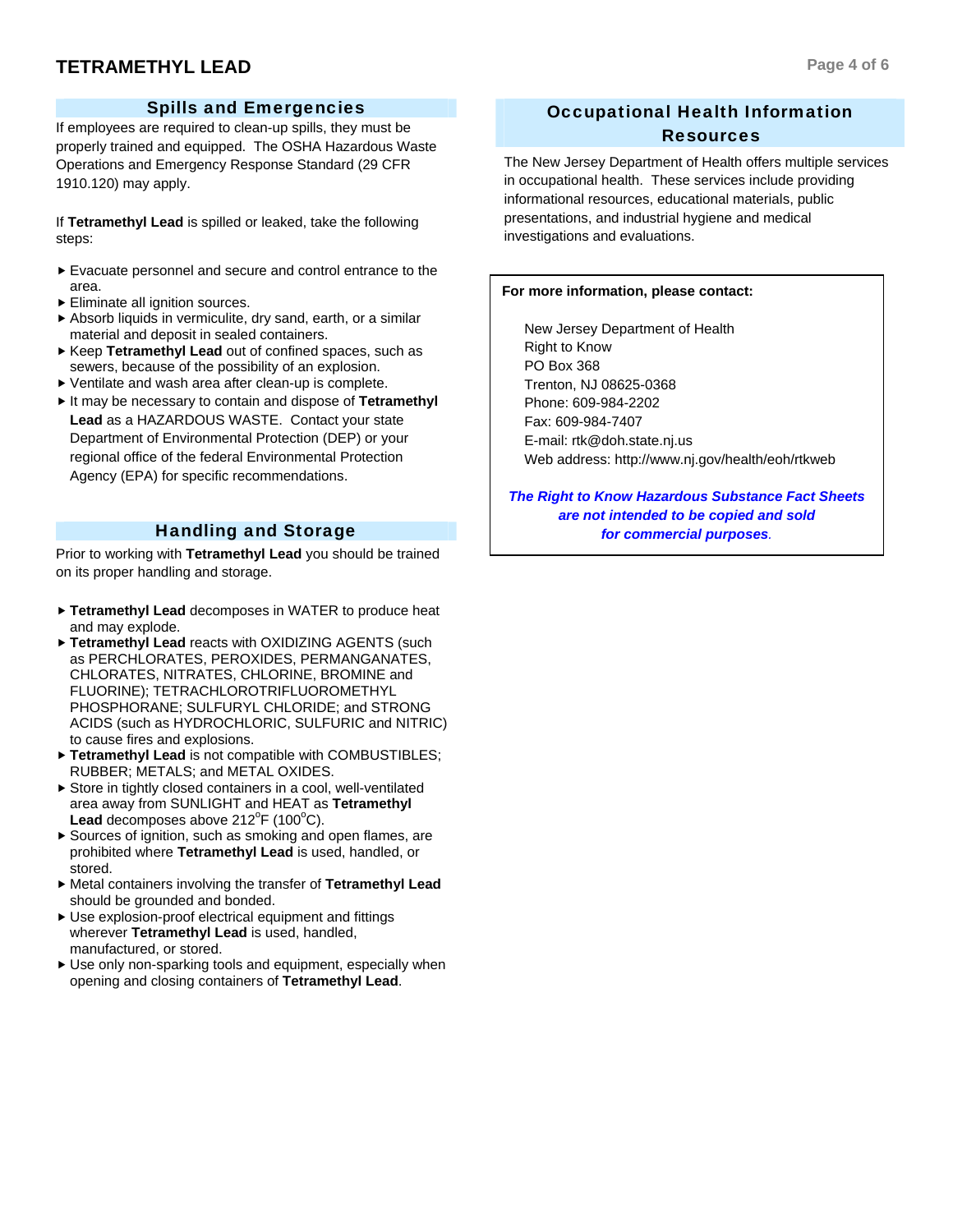# **TETRAMETHYL LEAD Page 5 of 6**

#### **GLOSSARY**

**ACGIH** is the American Conference of Governmental Industrial Hygienists. They publish guidelines called Threshold Limit Values (TLVs) for exposure to workplace chemicals.

**Acute Exposure Guideline Levels** (AEGLs) are established by the EPA. They describe the risk to humans resulting from once-in-a lifetime, or rare, exposure to airborne chemicals.

**Boiling point** is the temperature at which a substance can change its physical state from a liquid to a gas.

A **carcinogen** is a substance that causes cancer.

The **CAS number** is unique, identifying number, assigned by the Chemical Abstracts Service, to a specific chemical.

**CFR** is the Code of Federal Regulations, which are the regulations of the United States government.

A **combustible** substance is a solid, liquid or gas that will burn.

A **corrosive** substance is a gas, liquid or solid that causes destruction of human skin or severe corrosion of containers.

**DEP** is the New Jersey Department of Environmental Protection.

**DOT** is the Department of Transportation, the federal agency that regulates the transportation of chemicals.

**EPA** is the Environmental Protection Agency, the federal agency responsible for regulating environmental hazards.

**ERG** is the Emergency Response Guidebook. It is a guide for emergency responders for transportation emergencies involving hazardous substances.

**Emergency Response Planning Guideline** (ERPG) values are intended to provide estimates of concentration ranges where one reasonably might anticipate observing adverse effects.

A **fetus** is an unborn human or animal.

A **flammable** substance is a solid, liquid, vapor or gas that will ignite easily and burn rapidly.

The **flash point** is the temperature at which a liquid or solid gives off vapor that can form a flammable mixture with air.

**IARC** is the International Agency for Research on Cancer, a scientific group.

**Ionization Potential** is the amount of energy needed to remove an electron from an atom or molecule. It is measured in electron volts.

**IRIS** is the Integrated Risk Information System database maintained by federal EPA. The database contains information on human health effects that may result from exposure to various chemicals in the environment.

**LEL** or **Lower Explosive Limit**, is the lowest concentration of a combustible substance (gas or vapor) in the air capable of continuing an explosion.

**mg/m3** means milligrams of a chemical in a cubic meter of air. It is a measure of concentration (weight/volume).

A **mutagen** is a substance that causes mutations. A **mutation** is a change in the genetic material in a body cell. Mutations can lead to birth defects, miscarriages, or cancer.

**NFPA** is the National Fire Protection Association. It classifies substances according to their fire and explosion hazard.

**NIOSH** is the National Institute for Occupational Safety and Health. It tests equipment, evaluates and approves respirators, conducts studies of workplace hazards, and proposes standards to OSHA.

**NTP** is the National Toxicology Program which tests chemicals and reviews evidence for cancer.

**OSHA** is the federal Occupational Safety and Health Administration, which adopts and enforces health and safety standards.

**PEOSHA** is the New Jersey Public Employees Occupational Safety and Health Act, which adopts and enforces health and safety standards in public workplaces.

**Permeated** is the movement of chemicals through protective materials.

**PIH** is a DOT designation for chemicals which are Poison Inhalation Hazards.

**ppm** means parts of a substance per million parts of air. It is a measure of concentration by volume in air.

A **reactive** substance is a solid, liquid or gas that releases energy under certain conditions.

**STEL** is a Short Term Exposure Limit which is usually a 15 minute exposure that should not be exceeded at any time during a work day.

A **teratogen** is a substance that causes birth defects by damaging the fetus.

**UEL** or **Upper Explosive Limit** is the highest concentration in air above which there is too much fuel (gas or vapor) to begin a reaction or explosion.

**Vapor Density** is the ratio of the weight of a given volume of one gas to the weight of another (usually *Hydrogen*), at the same temperature and pressure.

The **vapor pressure** is a measure of how readily a liquid or a solid mixes with air at its surface. A higher vapor pressure indicates a higher concentration of the substance in air and therefore increases the likelihood of breathing it in.